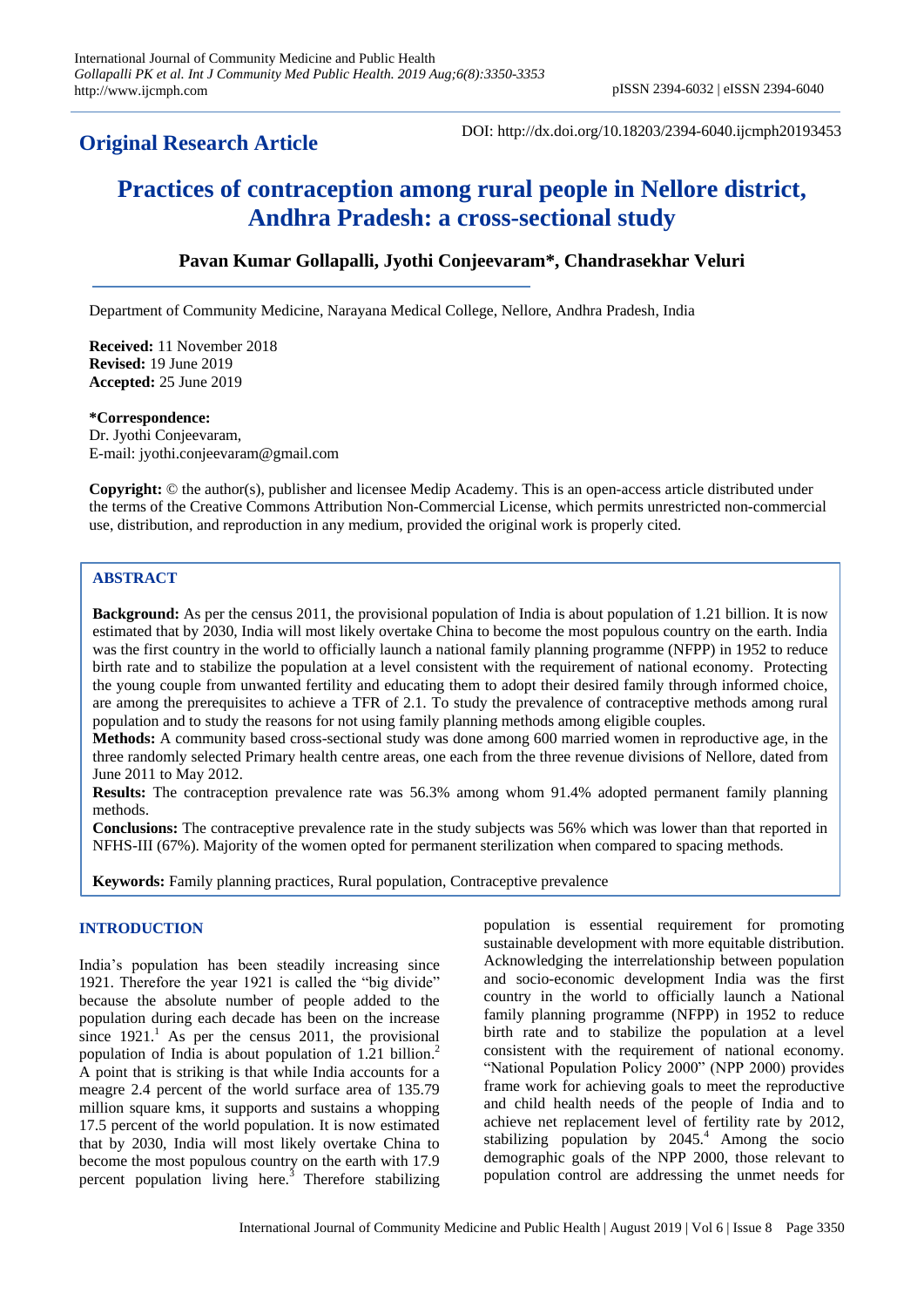reproductive, child health services, supplies, infrastructure, and to achieve universal access to information/ counseling, services for fertility regulation and contraception with a wide basket of choice.

Efforts towards population stabilization will be effective only if an integrated package of essential services is directed at village and house hold levels.<sup>1</sup> India has entered late transition stage of demographic transition and can now smile at its slowing population growth as indicated by Census 2011, being the first decade (with the exception of 1911- 1921) which has actually added lesser population than the previous decade. 2 It confirms that fertility rates have been declining across the country. The decline appears well established in four southern states and reasonably well established Maharashtra in west and Odisha, West Bengal in East. Total Fertility Rate (TFR) 1.79 at its lowest in the state of Andhra Pradesh in  $2005-6.5$  Protecting the young couple from unwanted fertility and educating them to adopt their desired family through informed choice, are among the prerequisites to achieve such a level of TFR. Owing to extremely contrasting demographic landscape, variations in contraceptive behavior are observed not only in the state but also between administrative blocks within a single state. In such scenario, acceptance of contraceptives in a community and the factors responsible for varied picture may operate at individual, family and community level with their root in the socioeconomic and cultural milieu of Indian society.<sup>6</sup> Since fertility in India is primarily marital, this study is conducted in Nellore district of Andhra Pradesh among married women between 15-49 years of age for current usage of contraception and some of the reasons for not using any method. $\frac{7}{1}$ 

#### *Objectives*

- To study the prevalence of contraceptive methods among rural population.
- To study the reasons for not using family planning methods among eligible couples.

### **METHODS**

The present study is a community based cross sectional study done at three randomly selected Primary Health Centers of Nellore district for a period of one year from June 2011 to May 2012. Taking 68% as prevalence of contraceptive practice (NFHS-III Andhra Pradesh data) sample size was estimated at 5% level of significance with an allowable error of 10% and we arrived at sample size of 188, which was rounded off to 200 women of reproductive age group.<sup>8</sup> This sample of 200 was collected from each of the three PHCs and therefore the sample size in our study is 600. (200 from each PHC).

A multistage sampling method was adopted according to which at the first stage one PHC (Primary Health Centre) was selected randomly from each of the three revenue divisions of the district. Then five sub-centers were selected randomly from each PHC. From each sub-center a sample of 40 was collected using systematic random sample after calculating the sampling interval. The first household was selected randomly using currency note method. From this house every fifth house was selected till the desired sample size was achieved. In case of locked houses and where there was no reproductive age, women the next house on the right side were selected.

Institutional Ethical Committee of the college accorded clearance for this study. A pretested, semi structured questionnaire pertaining to the socio-demographic profile, contraception practices and reasons for not practicing contraception was used to collect the data from the study subjects after obtaining their informed consent.

#### *Data analysis*

Collected data was fed into Microsoft Excel spread sheets and analysis was made with help SPSS version 17.0. Descriptive data are presented as frequency. Univariate analysis using  $\chi$ 2 test was done to determine significant differences and associations of various parameters with contraceptive usage. A P value  $< 0.05$  was considered significant.

#### **RESULTS**

Majority (41.2%) of the women are in the age group of 20-24 years, followed by 33% of them in the age group of 25-29 years. Thus 74.5% of the women are between 20 and 29 years of age. A total of 71.7% of the women had a formal education of five or more years. 21.8 % of individuals were illiterate.

Majority (40%) of the women belong to poor and BPL, followed by lower middle class in (37.2%). 91% of the women are Hindu followed by Muslims (5%). Around 52% of the women belonged to schedule tribe and schedule caste. 71.8% of the women live in nuclear families. Majority (69.5%) of the women are married above their legal age. Around 33% of the women have borne their first child before 20 years of age. Around 48.8% of the women have two children, followed by one child in 36.2% of the women. 46.7% of the women have borne at least one girl child. 2.2% of women have a three or more girl children. More than half (50.8%) of the women have at least one living son. About 1.2% of the women have three or more male children. About 53.5% of the women have achieved their desired size of family.

Around 56.3% of the women are currently using contraceptives (Figure 1) among whom 91.4% of the women adopted permanent methods; only 8.6% of women are currently using temporary methods (Figure 2).

Majority (67.9%) of the non-users want to become pregnant, followed by 21.7% of non-users have recently delivered child (Table 1).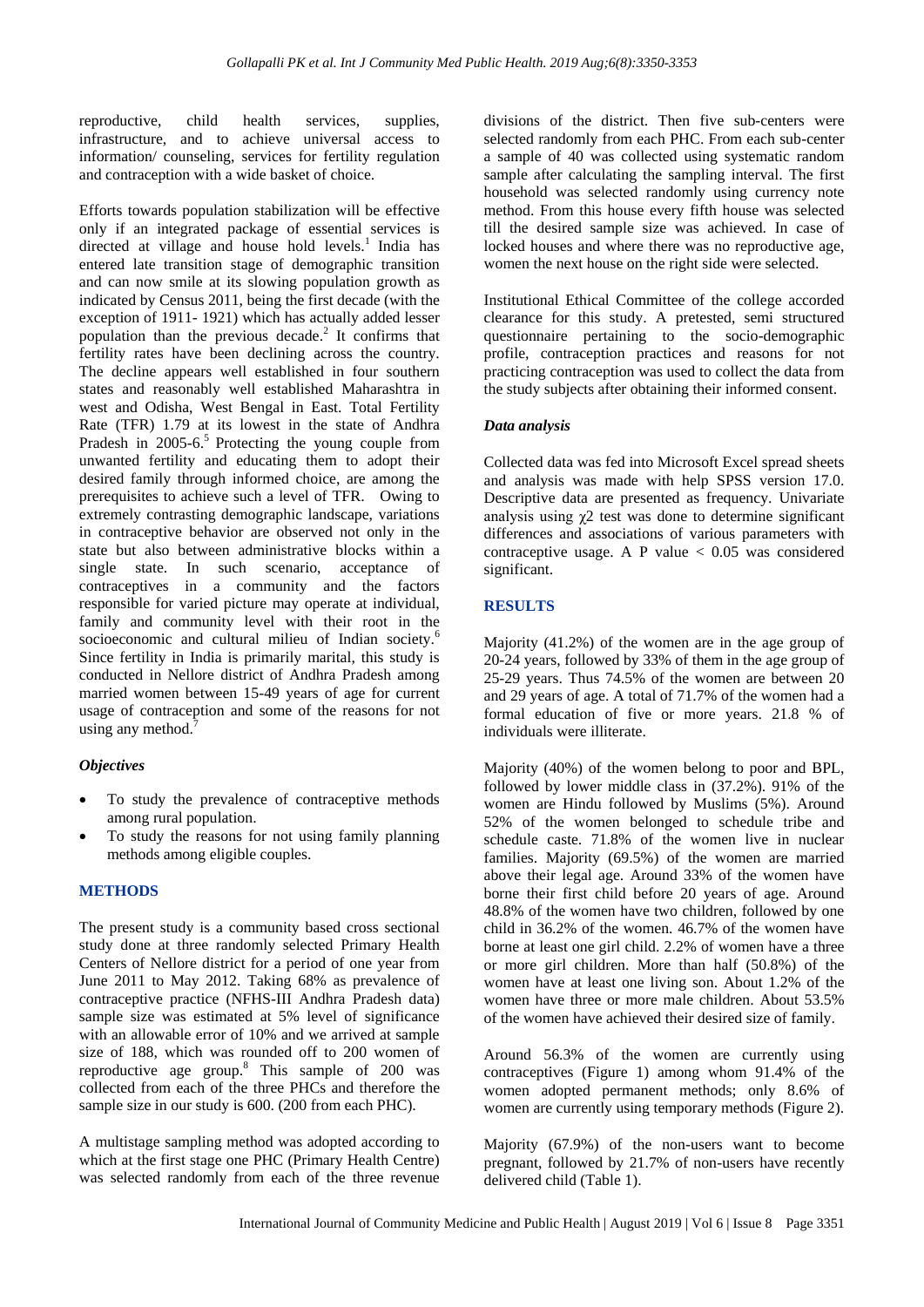| <b>Reason for not using</b> | <b>Number</b> | <b>Percent</b> |
|-----------------------------|---------------|----------------|
| Want a child                | 178           | 67.9           |
| <b>Side effects</b>         | 15            | 5.7            |
| <b>Husband un willing</b>   |               | 1.5            |
| In-laws un willing          | 6             | 2.3            |
| <b>Recent delivery</b>      | 57            | 21.7           |
| <b>Lack of knowledge</b>    |               | 0.7            |
| <b>Total</b>                | 262           | 100.0          |

**Table 1: Distribution of study subjects according to the reasons for not using contraception (n= 262).**



**Figure 1: Distribution of study subjects using contraceptive methods (n =600).**



**Figure 2: Distribution of women as per current method (n= 338).**

#### **DISCUSSION**

In our study the contraceptive prevalence is 56.3%, which is lower than the contraceptive prevalence of 67% reported through NFHS-III survey of Andhra Pradesh and 66.1% of the DLHS-III survey of Nellore District.<sup>8,9</sup> This difference may be due to, smaller distribution of the women in the age group 30-39 (21%) in our sample (n=600) to that of 31% of the women in same age group in NFHS –III (n=3718), and larger distribution of women between the age group of 20 to 29 years of age, i.e. 74.5% of in our study to that of 40. 2% in the DLHS-III (n=770). Puspha et al, reported a similar prevalence of 60.7% Manna and Basu reported a prevalence of 33.35% in Singur RHU& TC, West Bengal.<sup>10,11</sup> Chandra, Kandpal SD, Negi KS reported contraceptive prevalence of 49.86% in Doiwala block Dehradun District.<sup>12</sup> Murarkar SK et al reported 48.63% contraceptive prevalence in Chanai village of Maharastra.<sup>13</sup> The reason for lower prevalence of contraception in these areas compared to our study could be lack of information regarding family planning methods. Among the 56% of the current prevalence, tubectomy accounts for 91.4% of all contraceptive use. Similar findings have been reported in the usage of terminal methods in NFHS-III survey of Andhra Pradesh (rural) and DLHS-III survey Nellore District, in which the former reported a contraceptive prevalence of 67% of which 63.6% opted for tubectomy and the later a prevalence of 66.1% of which 64.1% were tubectomised.8,9 Similarly tubectomy as a predominant method among current practices in studies reported by Puspha, Manna and Basu, Kansal, Chandra R, Kandpal SD, Negi KS, Murarkar SK et al.<sup>10-13</sup> In our study, vasectomy to the spouse was opted in 0.6% of the women which is lesser than that reported in NFHS-III (2.8%) and DLHS-III  $(1.1\%)^{9,10}$  In another study by Jyothi. Conjeevaram et al vasectomy was chosen as a limiting method in  $1.8\%$  of the study subjects.<sup>14</sup> The lesser prevalence of vasectomy in our study might be due to majority of the women aged between 20-29 years of age who had not completed their family.

The prevalence of birth spacing methods in our study (Cu-T-2.8%, OCP-1.5%, Condom-0.2%) is 4.5% which is higher than 0.4%(0.2%- Cu-T, 0.1%-OCP and Condom each) of NFHS-III and 0.9%(Condom-0.6%,Cu-T- $0.3\%$ , OCP- 0%) of DLHS-III.<sup>8,9</sup> The relatively higher prevalence of birth spacing methods compared to other surveys in Andhra Pradesh might be due more number of younger women in the study who have not completed their family yet.

Among the current non users of contraception (n=262) reasons for non-usage are the following, 67.9% wanted to have a child birth soon. Desire to have more children was also reported as the commonest reason as reported by Chandhick N, Dhillon BS, Kambo I, Saxena NC, Amrita Kansal et al.<sup>12,13</sup> However, Rao PD, Babu MS reported lack of knowledge as the most common reason in their study.15,16 Reason for lack of knowledge could be that the study was conducted in tribal community with 74% of illiteracy. Opposition from family as a reason for nonusage was seen with 3.8% of the women. Similarly Amrita Kansal, Kandpal SD, Mishra reported 5.8% objection from family members, P Chandhick N, Dhillon BS, Kambo I, Saxena NC reported 7.1% opposition, Murarkar SK, Soundale SG, Lakade RN reported 14.06% opposition from family members.13-15 About 0.7% of women in our study with lack of knowledge regarding contraceptives, Chandhick N, Dhillon BS, Kambo I, Saxena NC reported 10.1% of women had fear of side effects.<sup>15</sup> Murarkar SK, Soundale SG, Lakade RN<sup>13</sup>